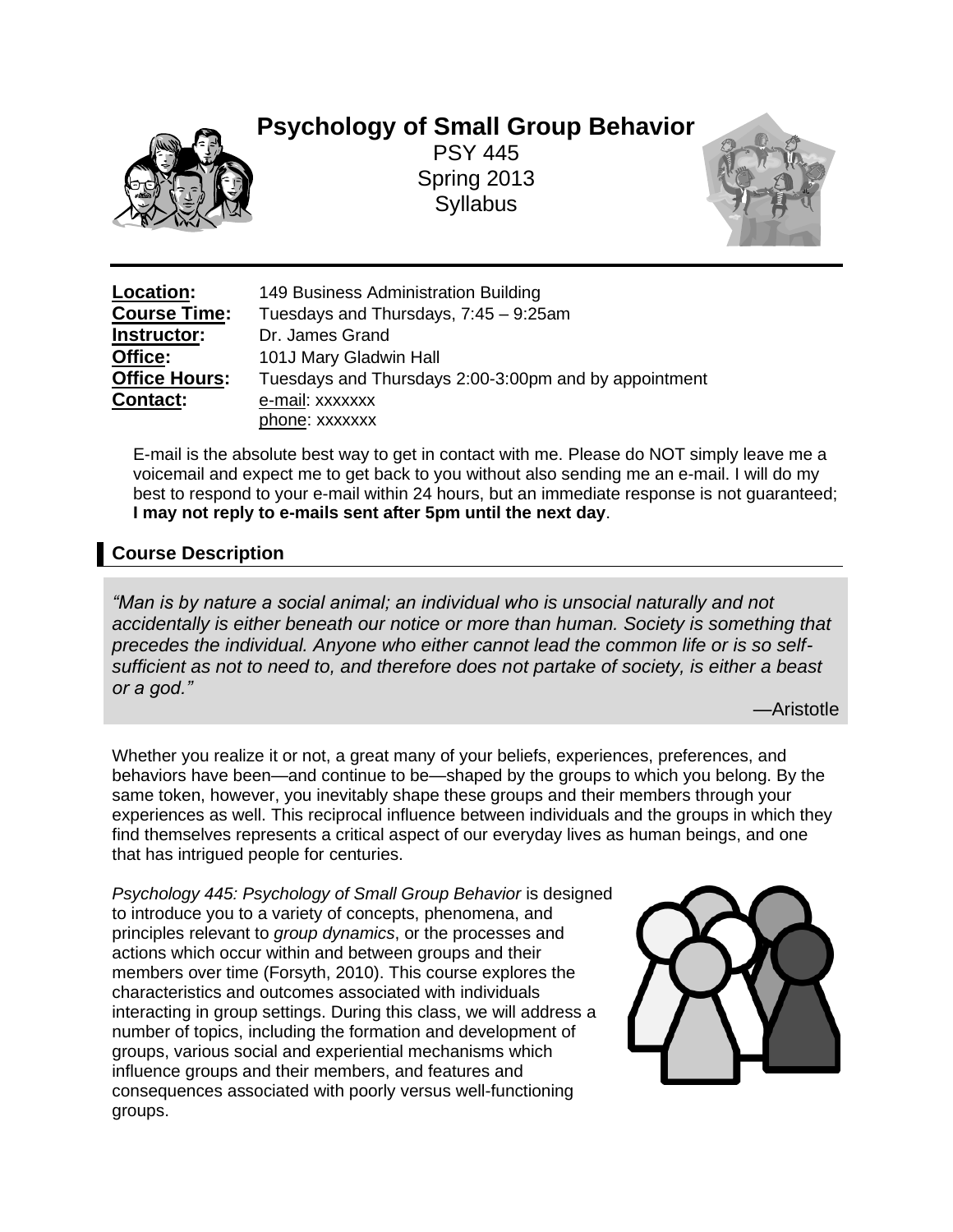# **Course Goals**

The study of group dynamics is a unique topic in that its primary questions of interest simultaneously acknowledge two key psychological experiences of individuals:

*"How do the emotions, behaviors, thoughts, and motivations of individuals influence group members AND how do groups and their situational contexts influence the experiences of individuals?"*

Understanding the motivations, actions, and perceptions of a single person is a complicated endeavor; attempting to make sense of these things collectively for many individuals operating in a group environment is an even more challenging task. To this end, I have two goals for this course:



- 1. *I want to introduce you to the concepts, methodologies, and relevant findings that capture the unique interactions of individuals within and between groups over time.*  We will accomplish this by covering a broad range of topics in our lectures that focus on both the "bottom-up" influence of individuals on groups and the "top-down" influence of groups on individuals.
- 2. *I want to improve your capability to critically analyze and positively influence groups*. We will accomplish this by actively engaging in learning activities, assignments, and discussions designed to provide you with an opportunity to try out many of the concepts covered in this course.

# **Course Objectives and Example Learning Objectives**

- *You will learn about the methods and approaches used to study/interpret group behavior.*
	- a. Given questions about methodologies for studying groups, such as "Which of the following is an advantage of computational modeling for studying group behavior?" you will be able to choose the most accurate factual answer.
- *You will learn about how, when, and why individuals form groups, develop interpersonal relationships with other members, and establish structures that guide group behaviors.*
	- a. Given a description of a group of individuals interacting in a specific context, you will be able to apply a theory of group development to identify which stage of formation the group is currently experiencing.
- *You will learn about critical processes and mechanisms that shape group members' interactions and outcomes.*
	- a. Given a description of a group scenario, such as "According to Moscovici's conversion theory, which of the following actions is most likely to convince other group members to adopt your perspective?" you will be able to choose the most accurate factual answer.
- *You will learn how, when, and why groups can be effective/beneficial while others can be ineffective/detrimental.*
	- a. Given a description of a group context/scenario, such as "Under which of the following conditions would you be most likely to experience social facilitation?" you will be able to choose the most accurate factual answer.
- *You will learn how to observe, evaluate, and influence group behavior.*
	- a. Given a real-life group context/example, you will apply your knowledge of group dynamics to observe, facilitate, and report on positive changes in group behavior.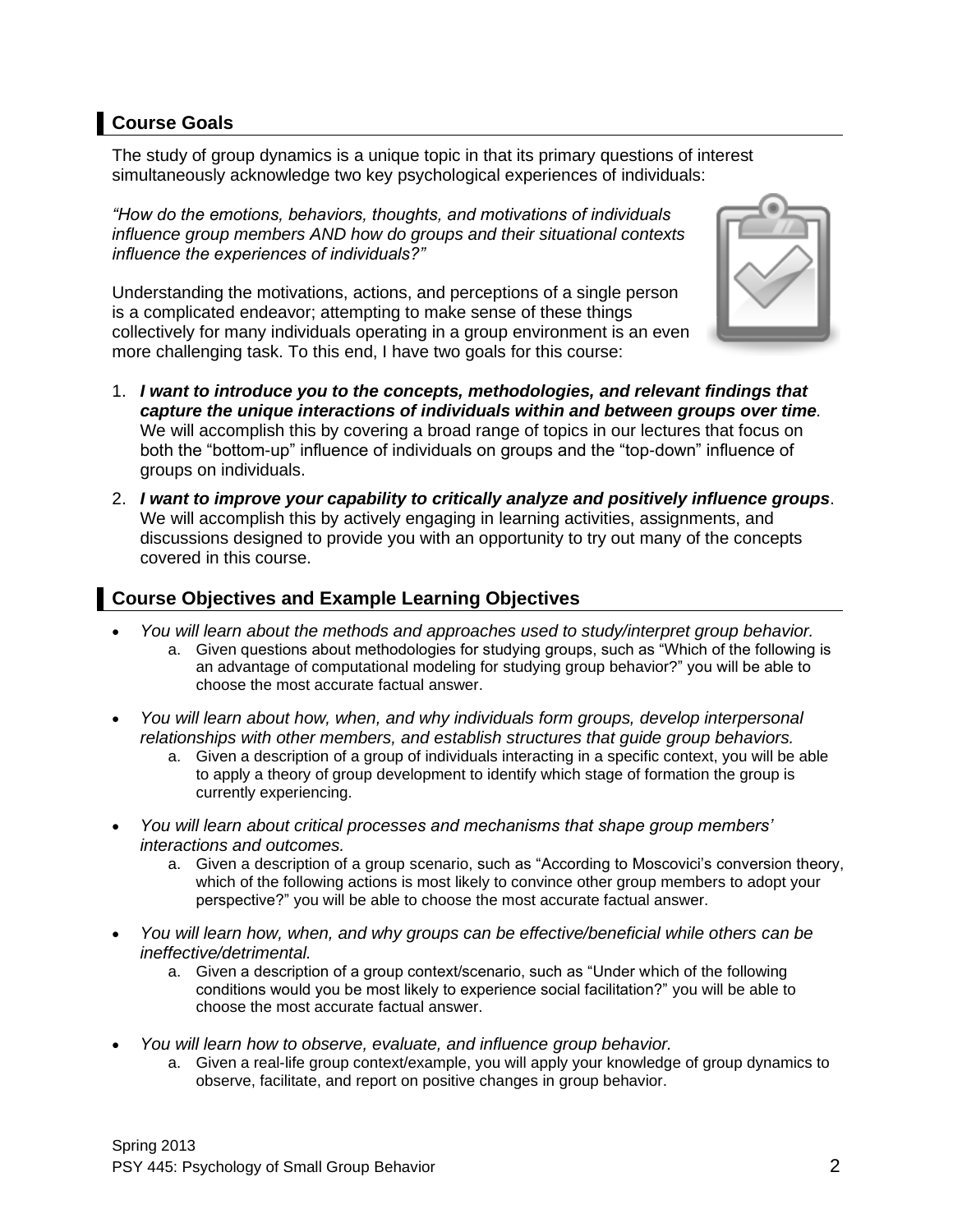# **Course Resources**

### • **Required Text**

Forsyth, D.R. (2010). Group Dynamics (5<sup>th</sup> ed.). Belmont, CA: Wadsworth.

This book summarizes many of the classic theories and research findings related to group behavior, representing an accessible text on the topic for upper level undergraduate/early graduate students in the social sciences. Note that the focus of this book primarily centers on findings which have emerged from the field of social psychology and therefore strongly emphasizes interpersonal relationships and social experiences/pressures as key drivers of group behavior. Other fields of study favor different perspectives and approaches, some of which we will touch on throughout the course.

### • **Supplementary Reading**

In some cases, we will have assigned readings from sources other than the required textbook; most of these are already indicated on your Course Schedule, though I reserve the right to assign additional readings. **These readings ARE required and will be made available to you through Springboard**. If



retrieving these documents will be difficult for you (i.e., don't have easy access to a computer or printer), please let me know at least 2 class period BEFORE the readings are assigned and I will provide you with paper copies of the readings.

### • **Course Notes**

I know that many of you are used to downloading PowerPoint slides to follow along with in class or as a substitute for going to class (I was an undergraduate once upon a time too, I know how it is...). However, I don't believe that the passive process of simply following along with my slides as I read to you is an effective way to learn anything, much less content as detailed and complex as group behavior.

To best learn in this class, you need to be actively engaged and attentive during lectures; and as many studies have shown, one of the best ways to do that is by taking notes old school—paper & pencil style (gasp!). However, fear not! To aid your notetaking, I will be providing you with a structured, easy to follow outline **every** lecture period that I encourage you to use to take notes with in class. Note that the outline itself will NOT contain any of the specific information presented in lectures nor will it be enough on its own to understand the lecture material and do well on the tests. They are meant to provide you with an organized guide for taking notes and REQUIRES THAT YOU COME TO CLASS TO FILL OUT. **I will make the guided notes for each week's lecture available on Springboard at the beginning of the week—it is YOUR responsibility to download these notes and bring them with you if you wish to use them**. If you miss class, please try to find a student you trust in the class to fill you in with the notes you missed—I will not be responsible for supplying you with notes missed for unexcused and/or undocumented reasons.

### • **Course Website**

I will be using Springboard to store and make available to you a number of important class documents. There you will find copies of this syllabus, the course schedule, the guided notes, and other materials as needed during the semester. Additionally, you will be able to see your current grade in the class on the website. Please let me know immediately if you have or foresee having troubles accessing the website regularly.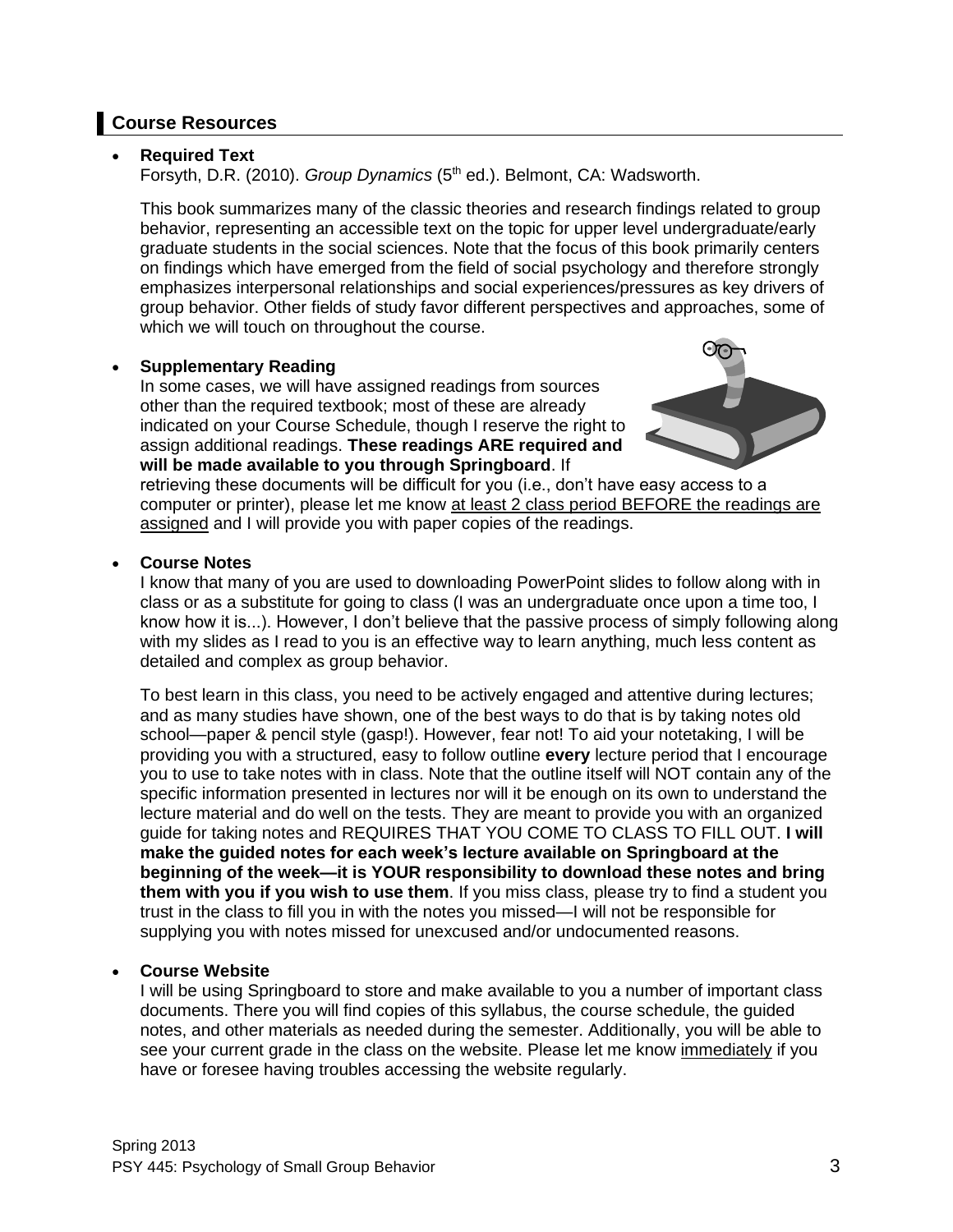### • **Other Resources**

Below is a list of resources outside of this course that you may also find useful:

- o Office of Accessibility. If you need special assistance for this course because of a disability, please contact the Office of Accessibility to establish reasonable accommodations. More information can be found at www.uakron.edu/access or by calling (330) 972-7928 (TDD: 330-972-5764).
- o Study Skills Center. The Study Skills Center is staffed with faculty tutors to assist students in the areas of reading comprehension, test taking, vocabulary improvement, memory enhancement, and a wide range of study strategies. Students receive personalized one-to-one instruction in a relaxed and comfortable environment. Appointments can be made by calling 330-972-7046 or stopping by the check-in area outside Polsky 332. Advance appointments are suggested, but drop-in appointments are available on a first-come, first-served basis. The Study Skills Center is open Monday through Thursday (9am – 5pm), and Friday (9am – 3pm)
- $\circ$  Writing Lab. Assists students with brainstorming, drafting, revising, and editing writing for courses across multiple disciplines. More information about services and scheduling appointments can be found at http://www.uakron.edu/tutoring/bwc/index.dot or http://www.uakron.edu/summitcollege/future-students/tutoring-study-tips/writing-lab.dot.

# **Course Expectations**

### Instructor Responsibilities

As your instructor, my responsibilities to you are to:

- Help you learn definitions, concepts, and techniques relevant to understanding group behavior and dynamics through lecture and course assignments.
- Provide accurate information and elaborate on topics relevant to group behavior and dynamics and how it applies to real-world situations and problems.
- Help you succeed and achieve your goals in this class by providing timely feedback and guidance through the course materials

I believe that every student can learn, but I'm also aware that everyone has different goals and learning styles. If you are having troubles learning the way I teach, please speak with me. I will do what I can, within reason, to teach the way you learn.

### Student Responsibilities

As a participative learner in this class, I expect you to:

- **Attend class regularly** and **read the assigned materials** before the beginning of class. Note that attending lectures is *crucial* to your success in this course.
- **Plan to spend** *at least* **1-2 hours outside of class for every hour we have in class**. I understand that each of you have a variety of other responsibilities and obligations beyond this class. However, we will be covering a lot material over the duration of this course—which means you will be immeasurably more successful if you keep up with the coursework and put in the extra effort to learn what we cover in class.
- **Be courteous and respectful to your classmates and me during class**. Showing respect for all people in our class promotes a scholarly environment. I encourage participation in this class, and as such, many people will be making comments related to the material. At no time is it acceptable for anyone to be mimicked, embarrassed, intimidated, or mistreated by anybody in this class for any reason.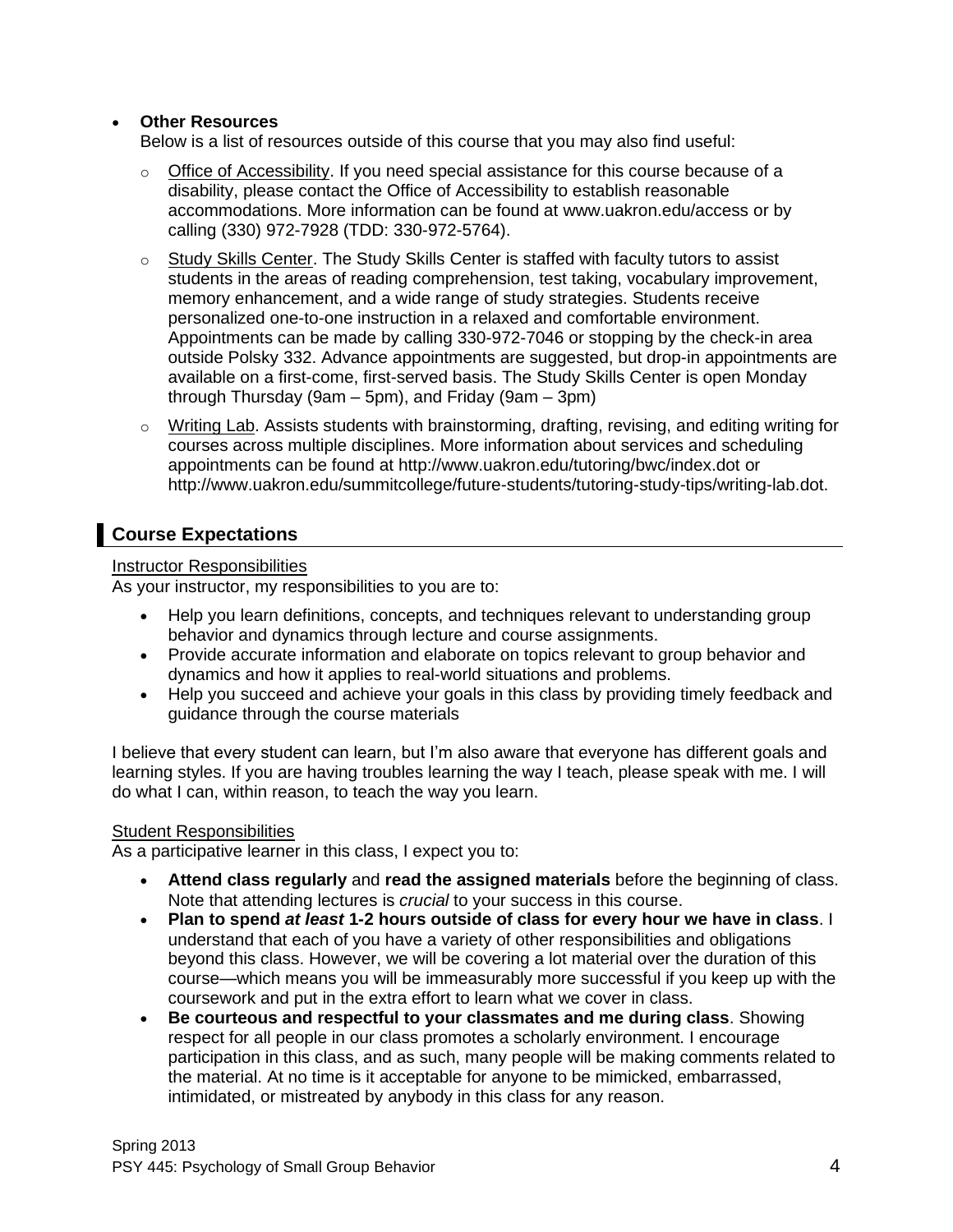- **Turn OFF your cell phones during class**. Also, if you wish to bring a laptop to class, I ask that you sit near the back of the class so that you will not be distracting other students sitting behind you; additionally, you should not be using your laptop to check email, update your Facebook status, or catch up on your Twitter feeds.
- **Arrive to class on time and do not leave class early**. If you must leave early or arrive late, please let me know ahead of time and sit somewhere where you can leave (or arrive) with the least amount of disruption.
- **Ask questions and/or for help when you need it**. Bring me your questions! I find the content we cover in this class to be extremely interesting, and genuinely want each of you to succeed in this class. If you're confused during class, *chances are that other people are too* and you will be doing us all a favor by bringing it to my attention. When you have a question to ask during class, please raise your hand and wait to be called on. If you feel uncomfortable asking questions during class, don't hesitate to contact me before/after class, during my office hours, or through e-mail.
- **Talk to me if you feel that I am being unfair in my expectations, policies, or grading**. You may wish to refer to your rights and responsibilities as a student should a conflict occur (available online at http://www.uakron.edu/ogc/UniversityRules/pdf/42- 01.pdf). However, I think that you will find that I do my best to be fair and reasonable if you come to me with a legitimate complaint or problem.
- **Let me know as soon as possible if outside circumstances are impacting your participation in class**. Life happens! If you become seriously ill, experience the death of a loved one, or have a life altering experience that is negatively influencing your participation in our class, please contact me as soon as possible so we can discuss your options. If emergencies arise that require an absence from a session, be sure to get the notes and other information that was covered in class from a student you trust.

These course rules and my expectations for you are non-negotiable. The rules as laid out in this syllabus, the content of the exams, the content of the lectures, and the calculation of the grade you earn are not a starting point for negotiations. While I am always willing to work with you on an individual basis, I cannot negotiate individual terms with each person in the class.

# **Keys to Success in this Course**

1. Come to lecture *every single day*. Although you will benefit from reading the textbook, I will provide examples, activities, and additional information to supplement your learning that will help you better understand the material. By coming to class and actively participating and attending to the lectures, you will place yourself in a much better position to comprehend the course topics and succeed in this class.



- 2. Use the guided notes and quizzes to study for your exams. When completed, the guided notes will serve as the most valuable study guide you can have for this course.
- 3. Review your notes from previous lectures and do your reading assignments before every class. **It will take several exposures to the material before it begins to sink in—trust me**. You will find that your understanding of lectures and your performance in the class will be greatly improved if you are prepared ahead of time.
- 4. The time to be concerned about your grade is in the first fifteen weeks, not in the last week. I will provide you with your grades on Springboard, but it is your responsibility to monitor them. If you feel like you are falling behind, the sooner you come and see me the better!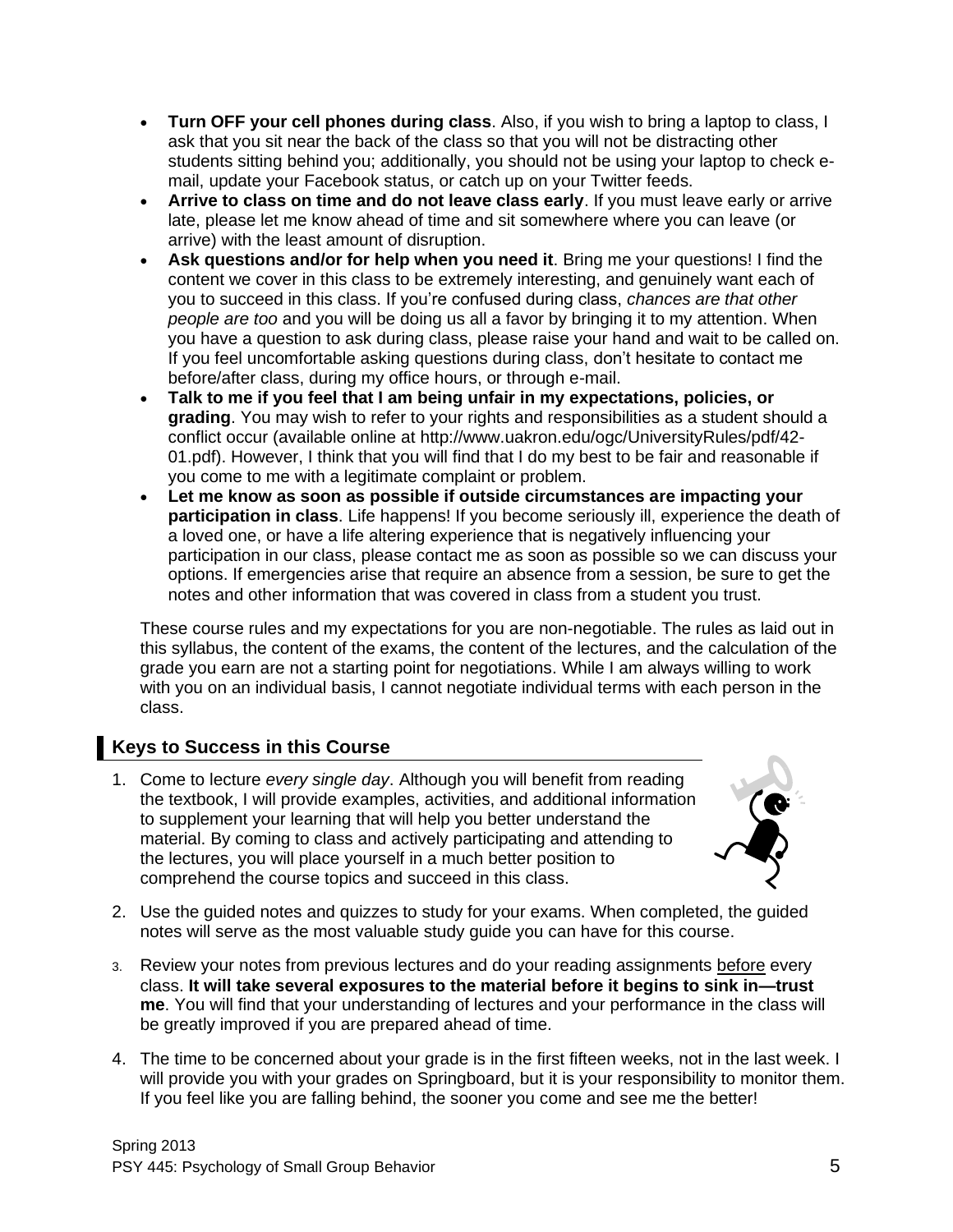# **Course Evaluation**

## **Quizzes (10% of your total grade)**

- There will be 12 pop quizzes given over the course of the semester.
- Only your 10 best quiz scores count towards your final grade.
- Quizzes will cover material from recent lectures and/or assigned readings.
- Each quiz will consist of 5 multiple choice questions (1 point each) plus one bonus question.
- *IMPORTANT: NO make-up quizzes will be given for any reason; if you miss a quiz, you will receive zero points for that quiz. Note that you can miss two quizzes without penalty.*

## **Exams (60% of your total grade)**

- There will be three (3) non-cumulative exams each worth 100 points.
- The exams will primarily consist of multiple-choice questions, but may also include matching, true/false, and short answer questions.
- The exams will cover material from lectures and assigned readings.
- *The dates of your exams can be found on the course schedule.* Exam 1 (**Thursday, February 14, 2013**) and Exam 2 (**Thursday, March 21, 2013**) will take place during normally scheduled class hours. Exam 3 will take place during finals week on **Wednesday, May 6 from 10:00 – 11:55am** in accordance with the University's schedule for final examinations.
- *IMPORTANT*: Make-up exams will NOT be given unless there are extreme circumstances (documentation of illness or death in the family) and will be considered on an individual basis. *If you miss an exam, you will receive zero points for that exam*. If you know you will miss an exam due to an unavoidable conflict, you need to let me know ahead of time.

## **Application Assignments (30% of your total grade)**

- There will be six (6) application assignments over the course of the semester.
- Only your five (5) best application assignments count towards your final grade.
- The application assignments will be short papers, activities, or tasks that will ask you to apply what you have learned in the course to a realistic example in your daily life; further details about each assignment will be provided later.
- *ALL application assignments are to be completed individually unless otherwise indicated.*
- You will generally have at least one week to complete the application assignment from the time it is assigned in class.
- Although the specific tasks of each application assignment will differ, you can expect each assignment to be roughly equivalent in their requirements (i.e., approximately 2-3 page written document, etc.).
- *You must either upload your application assignment to Springboard or hand in a printed, paper copy of your written assignment by the deadline listed on the due date.*
- If you choose to upload to Springboard and there is a problem with the attachment (i.e., I can't open it, document is blank/corrupted, etc.) you will receive **ONE free pass for the entire semester** where I will allow you to resubmit the assignment to me with no penalty. After that, I reserve the right to NOT accept future assignments where I cannot access the attachment.
- *IMPORTANT: I will NOT accept late assignments unless there are* extreme circumstances (documentation of illness or a death in the family). *If you do not turn an application assignment on time, you will receive zero points*. You may always turn the assignment in ahead of time.

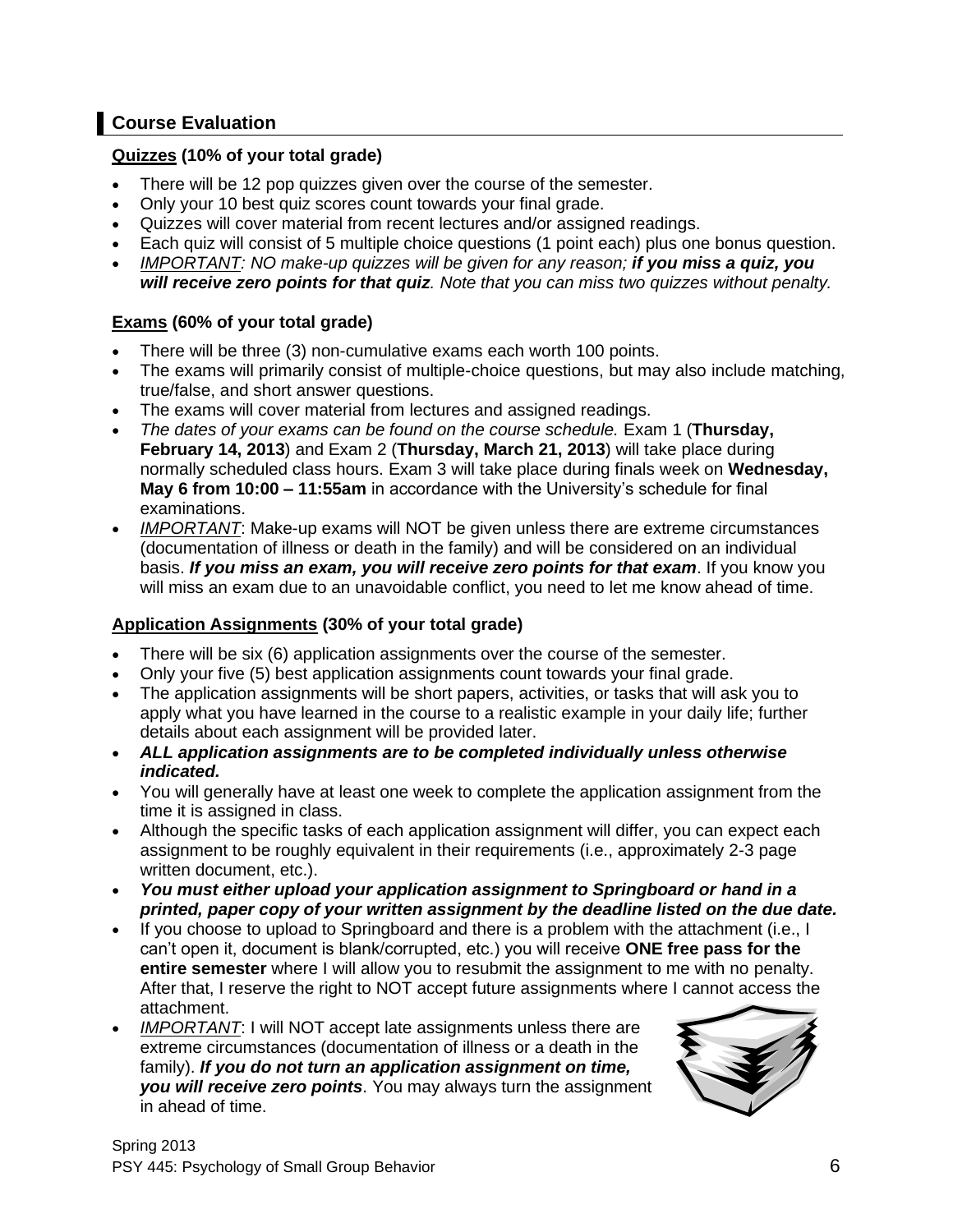# **Course Grading**

Your final grade is based on the total number of points you earn on the quizzes, exams, and application assignments according to the following table:

| Assignment/Exam                              |     | Total Points   Percentage of Final Grade |
|----------------------------------------------|-----|------------------------------------------|
| Quizzes (10 x 5 points each)                 | 50  | 10%                                      |
| Exams (3 x 100 points each)                  | 300 | 60%                                      |
| Application Assignments (5 x 30 points each) | 150 | 30%                                      |
| Total                                        | 500 | 100%                                     |

The table below will be used to assign your course grades based on the 500 point maximum. If you accumulate the total points listed below, you are *guaranteed that grade in the course*. Total points get rounded to the nearest whole number (e.g., 449.4999 is 449 but 449.5000 is 450). Imagine you are the professor assigning grades—you have to draw the lines somewhere, and someone is always going to be just below the lines.

| <b>Final Grade Conversions</b> |            |           |  |  |
|--------------------------------|------------|-----------|--|--|
| <b>Number of points</b>        | Percentage | Grade     |  |  |
| 465 or above                   | 93%-100%   | A         |  |  |
| $450 - 464$                    | 90%-92.9%  | A-        |  |  |
| $435 - 449$                    | 87%-89.9%  | $B+$      |  |  |
| $415 - 434$                    | 83%-86.9%  | В         |  |  |
| $400 - 414$                    | 80%-82.9%  | <b>B-</b> |  |  |
| $385 - 399$                    | 77%-79.9%  | $C+$      |  |  |
| $365 - 384$                    | 73%-76.9%  | C.        |  |  |
| $350 - 364$                    | 70%-72.9%  | $C -$     |  |  |
| $335 - 349$                    | 67%-69.9%  | D+        |  |  |
| $315 - 334$                    | 63%-66.9%  | D         |  |  |
| $300 - 314$                    | 60%-62.9%  | D-        |  |  |
| 299 or less                    | 0%-59.9%   | F         |  |  |

## **My Grading Policy**

I will do my best to grade and return your coursework as quickly as possible, but please understand that there are a lot of you and only one of me. I will try to return your application assignments back to you within a week after their due date.

## **Extra Credit**

You will have the opportunity to earn up to **15 total** extra credit points on your final grade. Extra credit can ONLY be earned through:



- Research participation through the Psychology department HPR. Note that you **MUST register** with the HPR in order to participate in research for extra credit (even if you have already registered in a previous semester). Information about how to register, access, and participate through the HPR can be found on this course's Springboard page.
- Complete a 2-page critique of up to **three** empirical journal articles approved by me (each summary is worth up to 5 extra credit points). The content of the articles must be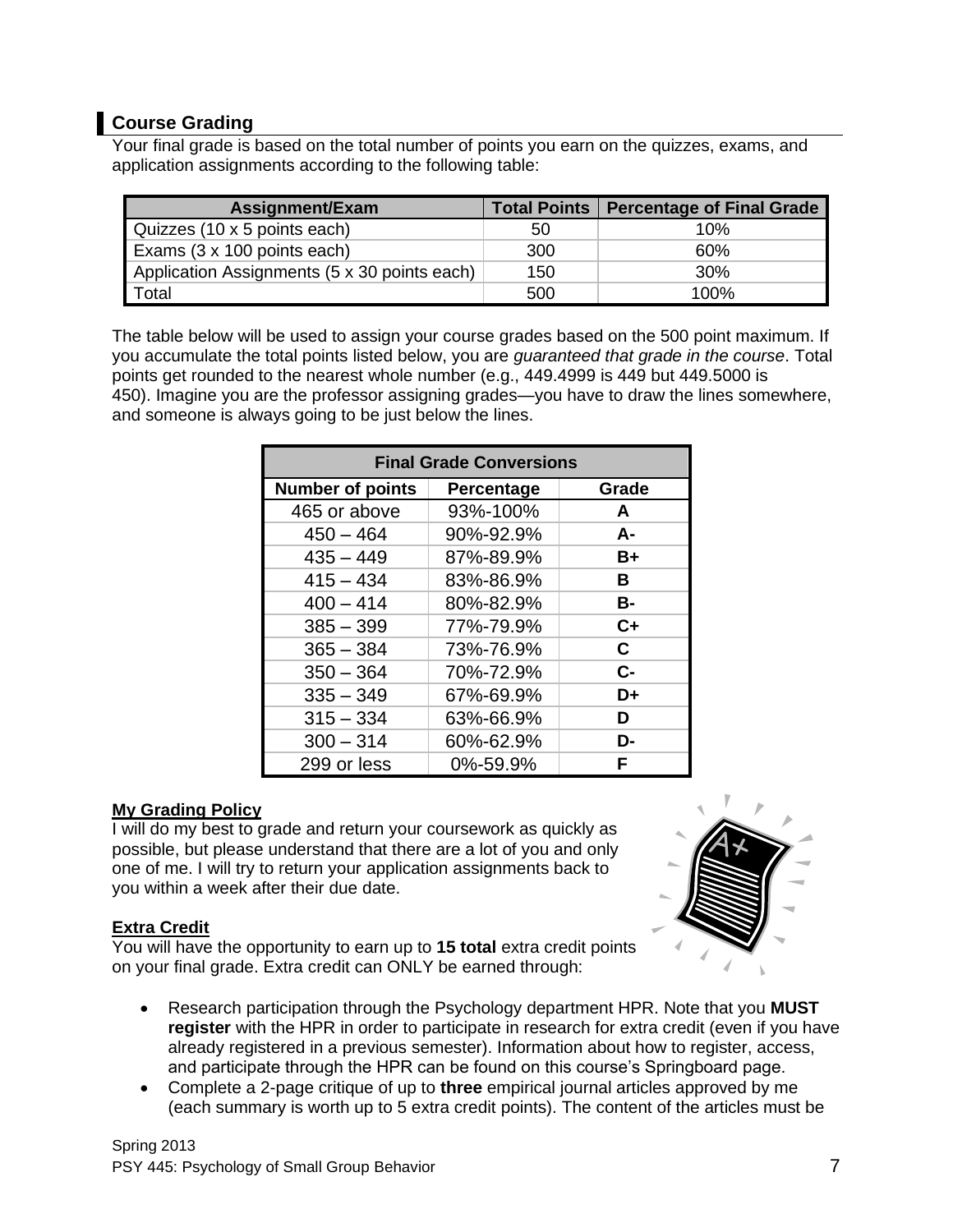related to groups and/or teams research to qualify. Critiques should cover a thoughtful examination of the study's purpose, method, and results. If you intend to do an article critique for extra credit, **you MUST inform me by Thursday, April 25, 2013.** The final day to turn in a critique for extra credit is **Thursday, May 2, 2013.**

# **Course Rules and Policies**

#### • Academic Honesty:

Article 3359-41-01.D.1 of the Code of Student Conduct states that "Academic misconduct is any activity that compromises the academic integrity of the student and university, and undermines the educational process." Consequently, you as students share with me the responsibility for maintaining the integrity of scholarship, grades, and professional standards in this course. (See *Code of Student Conduct* at www.uakron.edu/sja/code-of-conduct.dot)

Therefore, unless authorized by me, you are expected to complete all course assignments, including assignments, exams, and quizzes, without assistance from any source. You are expected to develop original work for this course; therefore, you may not submit course work you completed for another course to satisfy the requirements for this course. Students who violate The University of Akron rules and policies may receive a penalty grade, including but not limited to a failing grade on the assignment or in the course.

Examples of cheating in this course include:

- 1. Claiming or submitting academic work of another's as one's own
- 2. Obtaining, providing, accepting, or using any materials containing questions or answers to any exam or assignment without instructor authorization
- 3. Completing or attempting to complete any assignment or exam for another individual without instructor authorization
- 4. Allowing any examination or assignment to be completed for oneself, in part or in total, by another without instructor authorization
- 5. Altering, tampering with, stealing, destroying, or otherwise interfering with the research, resources, or other academic work of another person
- 6. Fabricating or falsifying data or results
- 7. Helping another student to commit cheating by intentionally failing to report an observed instance of academic dishonesty
- 8. Cheating on any exam, quiz, or writing assignment
- Plagiarism

According to the Office of Student Conduct Academic Dishonesty guide, plagiarism involves "Submission of an assignment as the student's original work that is entirely or partly the work of another person."

If you do a paper for this class, you MUST write it in your own words. Very occasionally you may wish to use the exact words of a source (published or unpublished); in this case, be sure that you use quotation marks to indicate the quoted material and also be sure to cite the source accurately in the text of the paper and reference list. In psychology, writing quotations should be used sparingly. It is possible to plagiarize a source, even if no full sentences are copied word-for-word. If you make minor wording changes, but keep the organization, sentence structure and/or words of a source, you are plagiarizing. If you take ideas from a source, but don't indicate where the ideas came from with an accurate reference, you are technically guilty of plagiarism.

In sum, when writing papers, *please be careful*. Reference your sources and write in your own words. According to the Academic Dishonesty guide and the University's Student code of Conduct, "Plagiarism, cheating, or other forms of academic dishonesty" may lead to grade penalty, "formal disciplinary probation, suspension, or dismissal."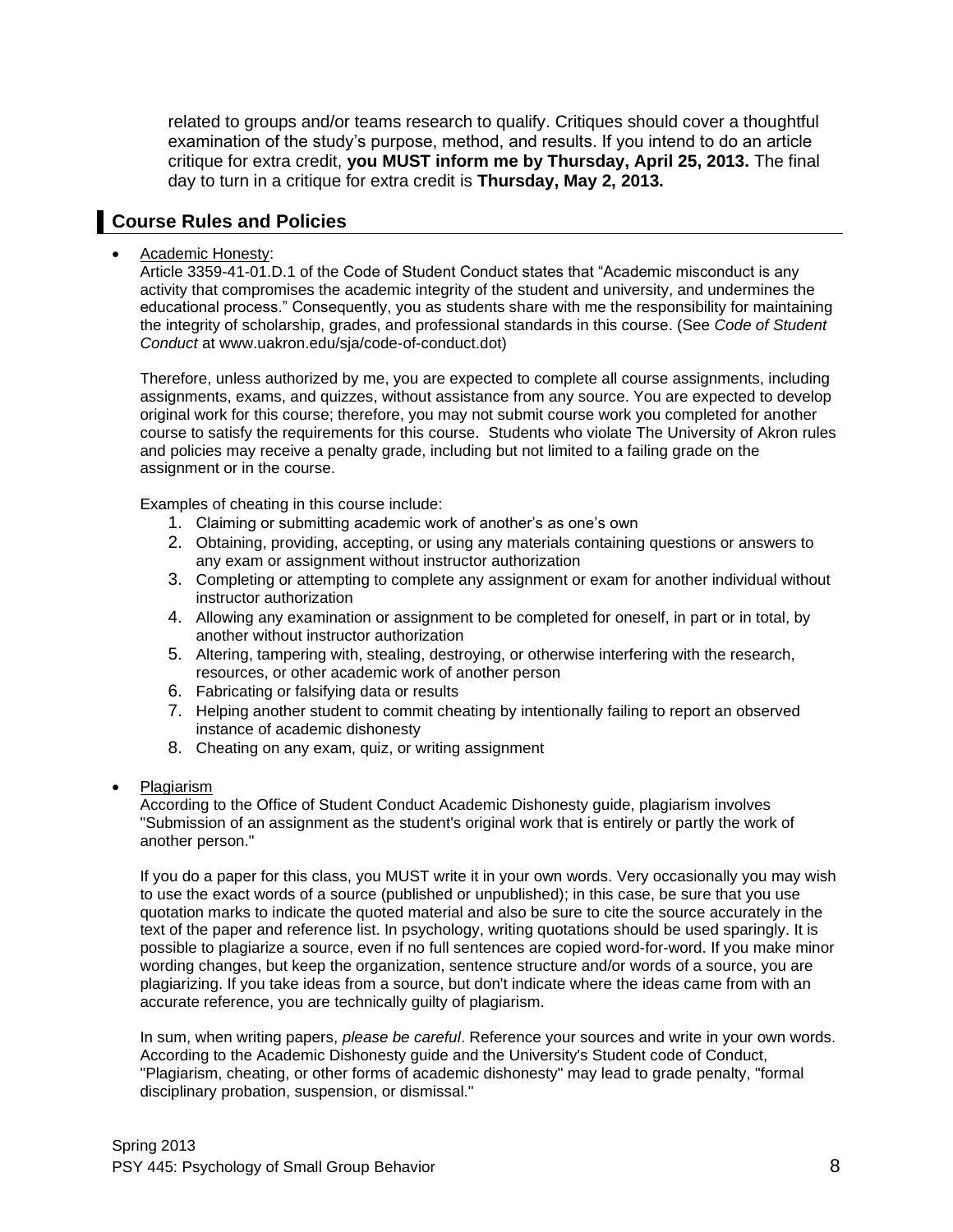#### • Disruptive Behavior:

Student behavior in the classroom should be conducive to the teaching and learning process for all concerned. All students have a right to scholarly relationships with faculty based on mutual trust and civility. The Code of Student Conduct generally defines disruptive activities as "Behavior that the student knew or reasonably should have known would cause a disruption or obstruction of teaching, research, administration, disciplinary proceedings, or other university activities." Students whose conduct adversely affects the learning environment in this classroom may be subject to disciplinary action through the Student Judiciary Affairs process.

#### **Harassment**

It is the policy of this institution that there shall be no unlawful discrimination against any individual in employment or in its programs or activities at The University of Akron because of race, color, religion, sex, age, national or ethnic origin, disability or status as a veteran. The University of Akron prohibits sexual harassment of any form in all aspects of employment and in its programs and activities and prohibits discrimination on the basis of sexual and racial or ethnic orientation in employment and admissions.

#### • Recording and Course Material Policy:

It is the policy of the Department of Psychology at The University of Akron that audio and/or video recording by students or others of lectures or classroom discussions of any kind shall be done only with the prior express permission of the instructor; and further, that recordings and material distributed by the instructor shall be restricted to the personal use of students duly registered in the course and shall not be sold or redistributed in any manner whatsoever without the written permission of the instructor.

#### • Accommodations for Students with Disabilities: Any student who feels she/he may need an accommodation based on the impact of a disability should contact the Office of Accessibility at 330-972-7928. The office is located in Simmons Hall Room 105.

#### • Course Drops and Adds:

Students whose names do not appear on the university's official class list by **Monday, January 28, 2013** will not be permitted to participate (attend class, take exams, or receive credit). The last day to drop this course with no grade or withdrawal reported is **Monday, January 28, 2013**. The last day to drop this course with no refund and no grade reported is **Sunday, March 3, 2013**. You should immediately make a copy of your amended schedule to verify you have added or dropped this course. Note that a new withdrawal policy went into effect beginning the Fall 2011; please review the notice provided at http://www.uakron.edu/dotAsset/8396a776-f025-487c-980e-ccbd99028829.pdf for further information.

#### • Class Attendance:

Documented attendance records will not be taken for this course, though students are expected to attend every class session. Because examinations are based on materials covered in class and in the book, class attendance is paramount to your success in this course. Students whose names do not appear on the official class list for this course may not attend this class. Students who fail to attend the first four scheduled class sessions may be dropped from the course.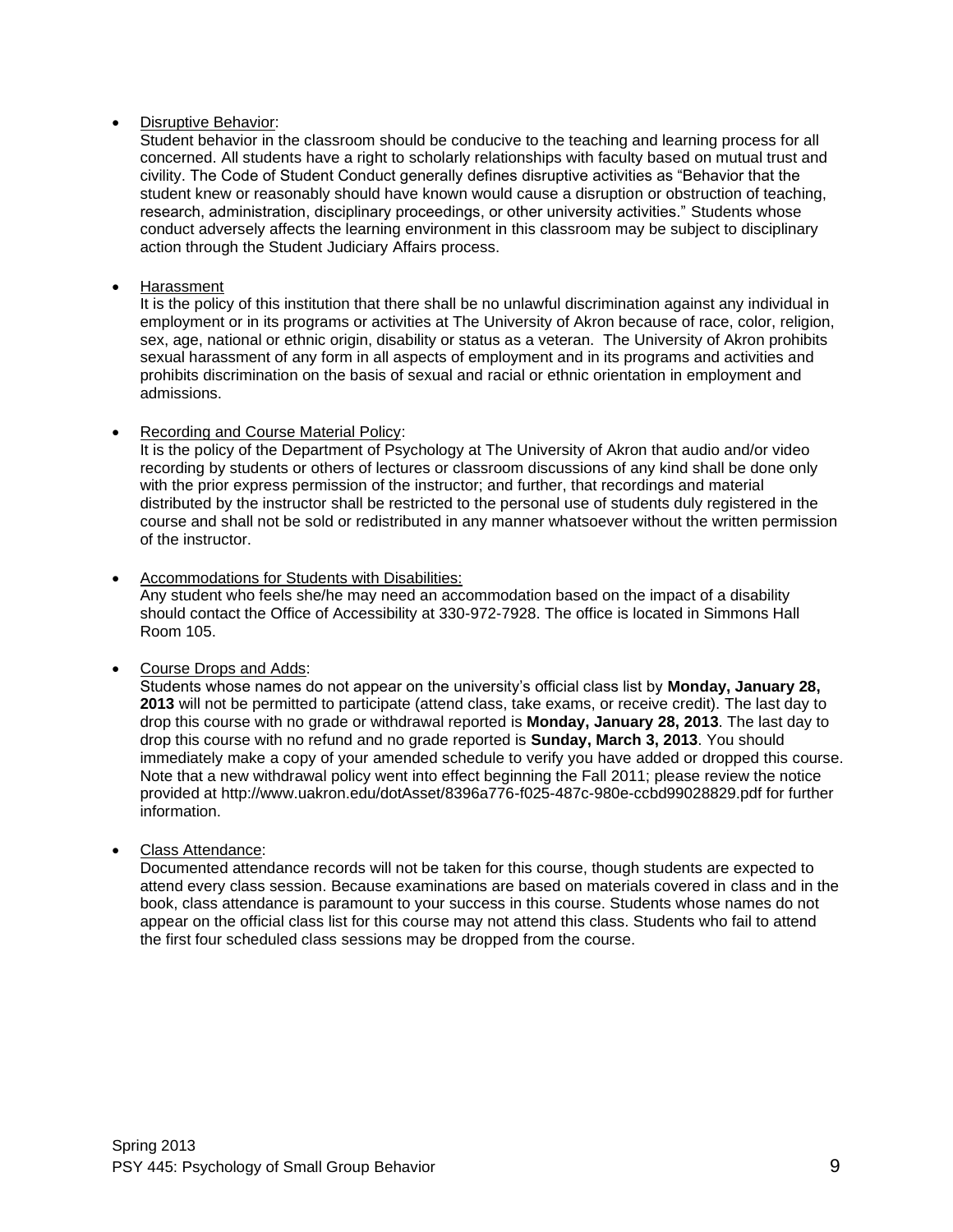# **Course Schedule** (Subject to Change)

| <b>Dates</b> |        | <b>Topic</b>                                 | Reading                                      | <b>Assignment Due Dates</b>       |  |
|--------------|--------|----------------------------------------------|----------------------------------------------|-----------------------------------|--|
|              |        | Week <sub>1</sub>                            |                                              |                                   |  |
| 1/15         | Τ      | Syllabus & Introduction to Course            |                                              |                                   |  |
| 1/17         |        | Th Introduction to Group Dynamics            | Chapter 1                                    |                                   |  |
|              |        | Week 2                                       |                                              |                                   |  |
| 1/22         | T      | Methods/Fundamentals of Studying Groups      | Chapter 2                                    |                                   |  |
| 1/24         | Th     | Belonging and Identity                       | Chapter 3                                    |                                   |  |
|              |        | Week 3                                       |                                              |                                   |  |
| 1/29         | $\top$ |                                              | <b>NO CLASS</b>                              |                                   |  |
| 1/31         |        | Th Group Formation                           | Chapter 4                                    | Application #1<br>(Due Fri, 2/1)  |  |
|              |        | Week 4                                       |                                              |                                   |  |
| 2/5          | Τ      | <b>Group Cohesion</b>                        | Chapter 5                                    |                                   |  |
| 2/7          | Th I   | <b>Group Development</b>                     | Chapter 5                                    |                                   |  |
|              |        | Week <sub>5</sub>                            |                                              |                                   |  |
| 2/12         | T      | <b>Group Structure</b>                       | Chapter 6                                    |                                   |  |
| 2/14         | Th     | <b>EXAM1</b>                                 |                                              | Application #2<br>(Due Fri, 2/15) |  |
|              |        | Week 6                                       |                                              |                                   |  |
| 2/19         | $\top$ |                                              | <b>President's Day Observance - NO CLASS</b> |                                   |  |
| 2/21         |        | Th Influence & Power in Groups               | Chapters 7 & 8                               |                                   |  |
|              |        | Week 7                                       |                                              |                                   |  |
| 2/26         | T.     | Power & Leadership in Groups                 | Chapters 8 & 9                               |                                   |  |
| 2/28         | Th I   | <b>Group Performance &amp; Collaboration</b> | Chapter 10                                   |                                   |  |
|              |        | Week 8                                       |                                              |                                   |  |
| 3/5          | Τ      | Group Performance & Collaboration            | Chapter 10                                   |                                   |  |
| 3/7          | Th     | Decision-Making in Groups                    | Chapter 11                                   | Application #3<br>(Due Fri, 3/8)  |  |
|              |        | Week <sub>9</sub>                            |                                              |                                   |  |
| 3/12         |        | Decision-Making in Groups                    | Chapter 11                                   |                                   |  |
|              |        | $3/14$ Th Teams                              | Chapter 12                                   |                                   |  |
|              |        | Week 10                                      |                                              |                                   |  |
| 3/19         | $\top$ | <b>Teams</b>                                 | Chapter 12                                   |                                   |  |
| 3/21         | Th     | <b>EXAM2</b>                                 |                                              | Application #4<br>(Due Fri, 3/22) |  |
|              |        | Week 11                                      |                                              |                                   |  |
| 3/26         | $\top$ |                                              | <b>Spring Break - NO CLASS</b>               |                                   |  |
| 3/28         | ∣Th    |                                              | <b>Spring Break - NO CLASS</b>               |                                   |  |
|              |        | Week 12                                      |                                              |                                   |  |
| 4/2          | $\top$ | <b>Intergroup Relations</b>                  | Chapter 14                                   |                                   |  |
| 4/4          | Th     | Intergroup Relations                         | Chapter 14                                   |                                   |  |
| Week 13      |        |                                              |                                              |                                   |  |
| 4/9          | Τ      | Groups in Context                            | Chapter 15                                   |                                   |  |
| $4/11$ Th    |        |                                              | <b>NO CLASS</b>                              |                                   |  |